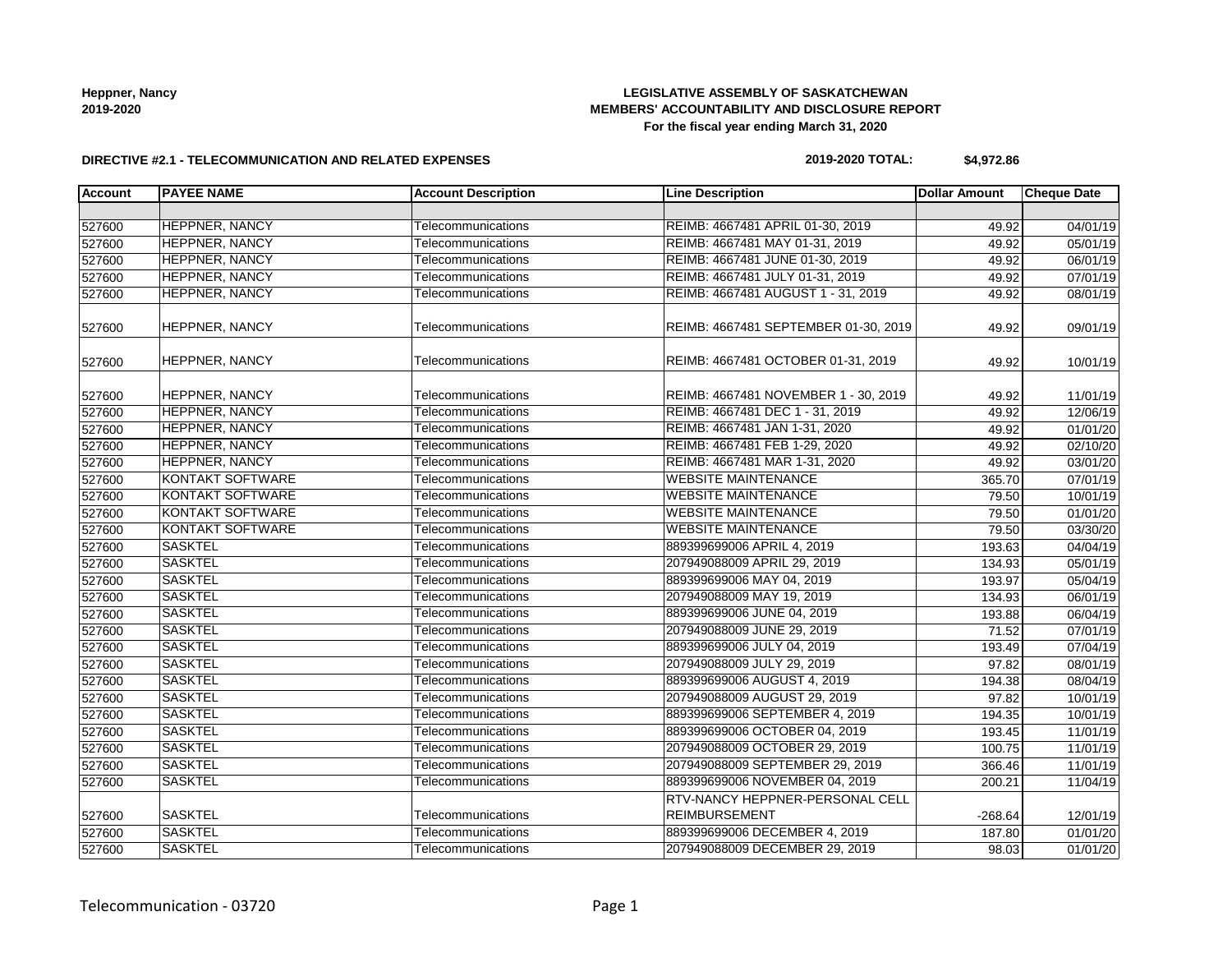| <b>Account</b> | <b>PAYEE NAME</b> | <b>Account Description</b> | <b>Line Description</b>        | <b>Dollar Amount</b> | <b>Cheque Date</b> |
|----------------|-------------------|----------------------------|--------------------------------|----------------------|--------------------|
| 527600         | <b>SASKTEL</b>    | Telecommunications         | 207949088009 NOVEMBER 29, 2019 | 108.81               | 01/01/20           |
| 527600         | <b>SASKTEL</b>    | Telecommunications         | 889399699006 JANUARY 4, 2020   | 195.37               | 01/04/20           |
| 527600         | <b>SASKTEL</b>    | Telecommunications         | 20794908809 JAN 29, 2020       | 101.08               | 02/01/20           |
| 527600         | <b>SASKTEL</b>    | Telecommunications         | 889399699006 FEB 4, 2020       | 187.92               | 02/04/20           |
| 527600         | <b>SASKTEL</b>    | Telecommunications         | 207949088009 FEB 29, 2020      | 97.82                | 03/01/20           |
| 527600         | <b>SASKTEL</b>    | Telecommunications         | 889399699006 MAR 4, 2020       | 187.84               | 03/04/20           |
| 530600         | ISASKTEL          | Placement - Tender Ads     | 889399699006 APRIL 4, 2019     | 25.25                | 04/04/19           |
| 530600         | SASKTEL           | Placement - Tender Ads     | 889399699006 MAY 04, 2019      | 25.25                | 05/04/19           |
| 530600         | <b>SASKTEL</b>    | Placement - Tender Ads     | 889399699006 JUNE 04, 2019     | 25.25                | 06/04/19           |
| 530600         | <b>SASKTEL</b>    | Placement - Tender Ads     | 889399699006 JULY 04, 2019     | 25.25                | 07/04/19           |
| 530600         | <b>SASKTEL</b>    | Placement - Tender Ads     | 889399699006 AUGUST 4, 2019    | 25.25                | 08/04/19           |
| 530600         | <b>SASKTEL</b>    | Placement - Tender Ads     | 889399699006 SEPTEMBER 4, 2019 | 25.25                | 10/01/19           |
| 530600         | <b>SASKTEL</b>    | Placement - Tender Ads     | 889399699006 OCTOBER 04, 2019  | 26.75                | 11/01/19           |
| 530600         | <b>SASKTEL</b>    | Placement - Tender Ads     | 889399699006 NOVEMBER 04, 2019 | 26.75                | 11/04/19           |
| 530600         | <b>SASKTEL</b>    | Placement - Tender Ads     | 889399699006 DECEMBER 4, 2019  | 26.75                | 01/01/20           |
| 530600         | <b>SASKTEL</b>    | Placement - Tender Ads     | 889399699006 JANUARY 4, 2020   | 26.75                | 01/04/20           |
| 530600         | <b>SASKTEL</b>    | Placement - Tender Ads     | 889399699006 FEB 4, 2020       | 26.75                | 02/04/20           |
| 530600         | <b>SASKTEL</b>    | Placement - Tender Ads     | 889399699006 MAR 4, 2020       | 26.75                | 03/04/20           |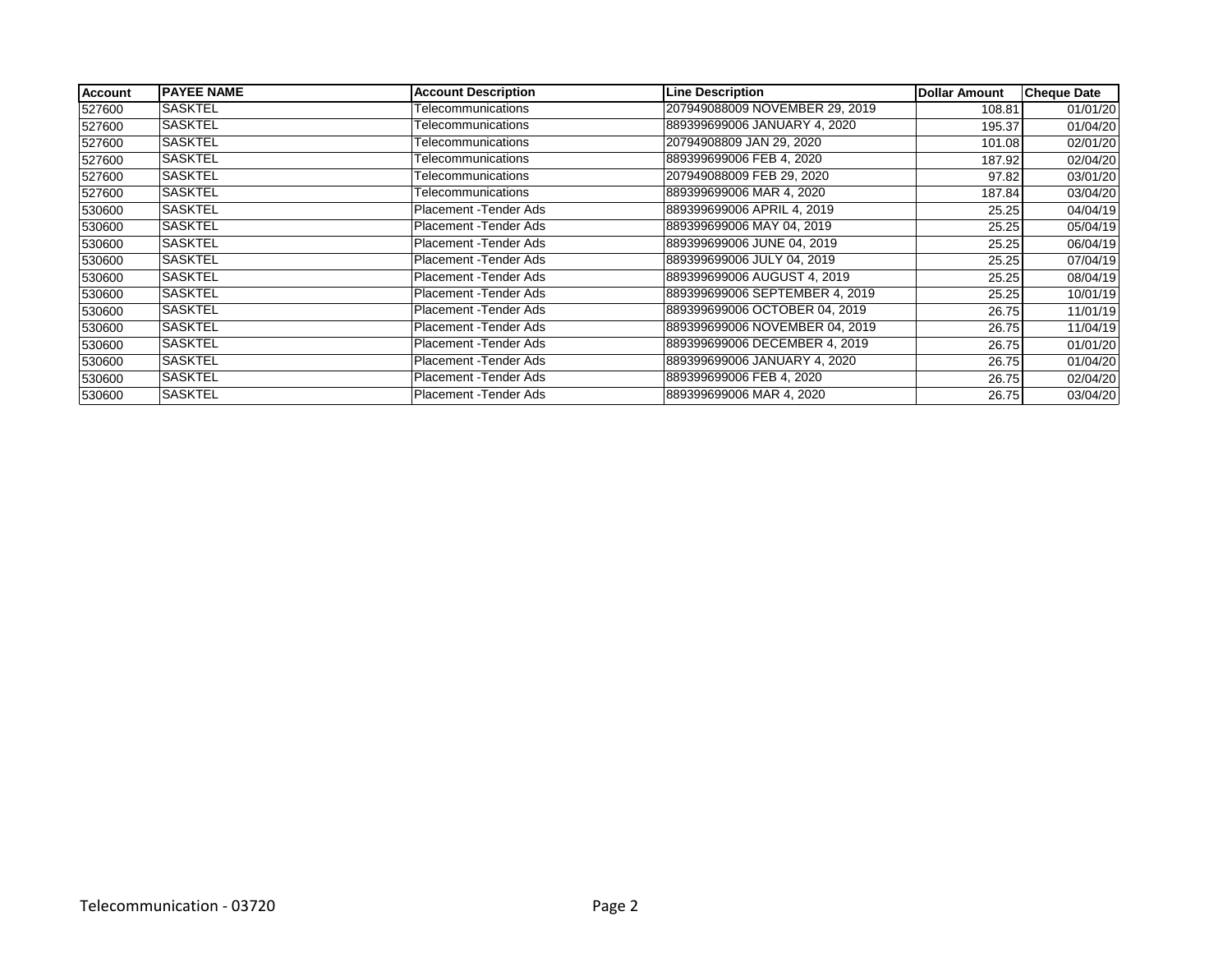## **LEGISLATIVE ASSEMBLY OF SASKATCHEWAN MEMBERS' ACCOUNTABILITY AND DISCLOSURE REPORT For the fiscal year ending March 31, 2020**

#### **DIRECTIVE #3.1 - MLA TRAVEL AND LIVING EXPENSES**

## **2019-2020 TOTAL: \$23,127.87**

| <b>Account</b> | <b>PAYEE NAME</b>     | <b>Account Description</b>  | <b>Line Description</b>             | <b>Dollar Amount</b> | <b>Cheque Date</b>    |
|----------------|-----------------------|-----------------------------|-------------------------------------|----------------------|-----------------------|
|                |                       |                             |                                     |                      |                       |
|                |                       |                             | APR/19 MLA REGINA                   |                      |                       |
| 541900         | <b>HEPPNER, NANCY</b> | <b>Elected Rep - Travel</b> | <b>ACCOMMODATIONS</b>               | 537.08               | 04/01/19              |
| 541900         | HEPPNER, NANCY        | <b>Elected Rep - Travel</b> | MLA TRAVEL APRIL 1 - 17, 2019       | 1,582.90             | $\overline{04/18/19}$ |
|                |                       |                             | APR/19 MLA REGINA                   |                      |                       |
| 541900         | HEPPNER, NANCY        | Elected Rep - Travel        | <b>ACCOMMODATIONS</b>               | 39.09                | 05/06/19              |
|                |                       |                             | MAY/19 MLA REGINA                   |                      |                       |
| 541900         | <b>HEPPNER, NANCY</b> | Elected Rep - Travel        | <b>ACCOMMODATIONS</b>               | 298.14               | 05/06/19              |
| 541900         | HEPPNER, NANCY        | <b>Elected Rep - Travel</b> | MLA TRAVEL APRIL 18-MAY 12, 2019    | 1,639.32             | 05/13/19              |
|                |                       |                             | JUN/19 MLA REGINA                   |                      |                       |
| 541900         | HEPPNER, NANCY        | Elected Rep - Travel        | <b>ACCOMMODATIONS</b>               | 298.14               | 06/12/19              |
|                |                       |                             | MAY/19 MLA REGINA                   |                      |                       |
| 541900         | HEPPNER, NANCY        | Elected Rep - Travel        | <b>ACCOMMODATIONS</b>               | 40.09                | 06/12/19              |
| 541900         | <b>HEPPNER, NANCY</b> | <b>Elected Rep - Travel</b> | MLA TRAVEL MAY 13-JUNE 20, 2019     | 1,404.85             | 06/21/19              |
|                |                       |                             | JUN/19 MLA REGINA                   |                      |                       |
| 541900         | <b>HEPPNER, NANCY</b> | <b>Elected Rep - Travel</b> | <b>ACCOMMODATIONS</b>               | 33.40                | 07/09/19              |
|                |                       |                             |                                     |                      |                       |
| 541900         | <b>HEPPNER, NANCY</b> | <b>Elected Rep - Travel</b> | JUL/19 MLA REGINA ACCOMMODATIONS    | 298.14               | 07/09/19              |
|                |                       |                             | JULY 2019 MLA REGINA                |                      |                       |
| 541900         | HEPPNER, NANCY        | Elected Rep - Travel        | <b>ACCOMMODATIONS</b>               | 39.24                | 08/01/19              |
|                |                       |                             | AUGUST 2019 MLA REGINA              |                      |                       |
| 541900         | HEPPNER, NANCY        | <b>Elected Rep - Travel</b> | <b>ACCOMMODATIONS</b>               | 298.14               | 08/01/19              |
|                |                       |                             |                                     |                      |                       |
| 541900         | HEPPNER, NANCY        | Elected Rep - Travel        | MLA TRAVEL JULY 8 - AUGUST 16, 2019 | 1,381.25             | 08/21/19              |
|                |                       |                             | <b>SEP/19 MLA REGINA</b>            |                      |                       |
| 541900         | HEPPNER, NANCY        | Elected Rep - Travel        | <b>ACCOMMODATIONS</b>               | 298.14               | 09/13/19              |
|                |                       |                             | <b>AUG/19 MLA REGINA</b>            |                      |                       |
| 541900         | HEPPNER, NANCY        | Elected Rep - Travel        | <b>ACCOMMODATIONS</b>               | 37.74                | 09/13/19              |
|                |                       |                             | MLA TRAVEL AUGUST 26-SEPTEMBER      |                      |                       |
| 541900         | <b>HEPPNER, NANCY</b> | <b>Elected Rep - Travel</b> | 13, 2019                            | 779.20               | 10/15/19              |
|                |                       |                             | OCT/19 MLA REGINA                   |                      |                       |
| 541900         | <b>HEPPNER, NANCY</b> | <b>Elected Rep - Travel</b> | <b>ACCOMMODATIONS</b>               | 298.14               | 10/15/19              |
|                |                       |                             | <b>SEP/19 MLA REGINA</b>            |                      |                       |
| 541900         | <b>HEPPNER, NANCY</b> | <b>Elected Rep - Travel</b> | <b>ACCOMMODATIONS</b>               | 26.71                | 10/15/19              |
|                |                       |                             | OCT/19 MLA REGINA                   |                      |                       |
| 541900         | <b>HEPPNER, NANCY</b> | Elected Rep - Travel        | <b>ACCOMMODATIONS</b>               | 37.58                | 10/15/19              |
| 541900         | <b>HEPPNER, NANCY</b> | Elected Rep - Travel        | MLA TRAVEL OCTOBER 03-28, 2019      | 1,799.85             | 10/29/19              |
|                |                       |                             | NOV/19 MLA REGINA                   |                      |                       |
| 541900         | HEPPNER, NANCY        | <b>Elected Rep - Travel</b> | <b>ACCOMMODATIONS</b>               | 298.14               | 11/04/19              |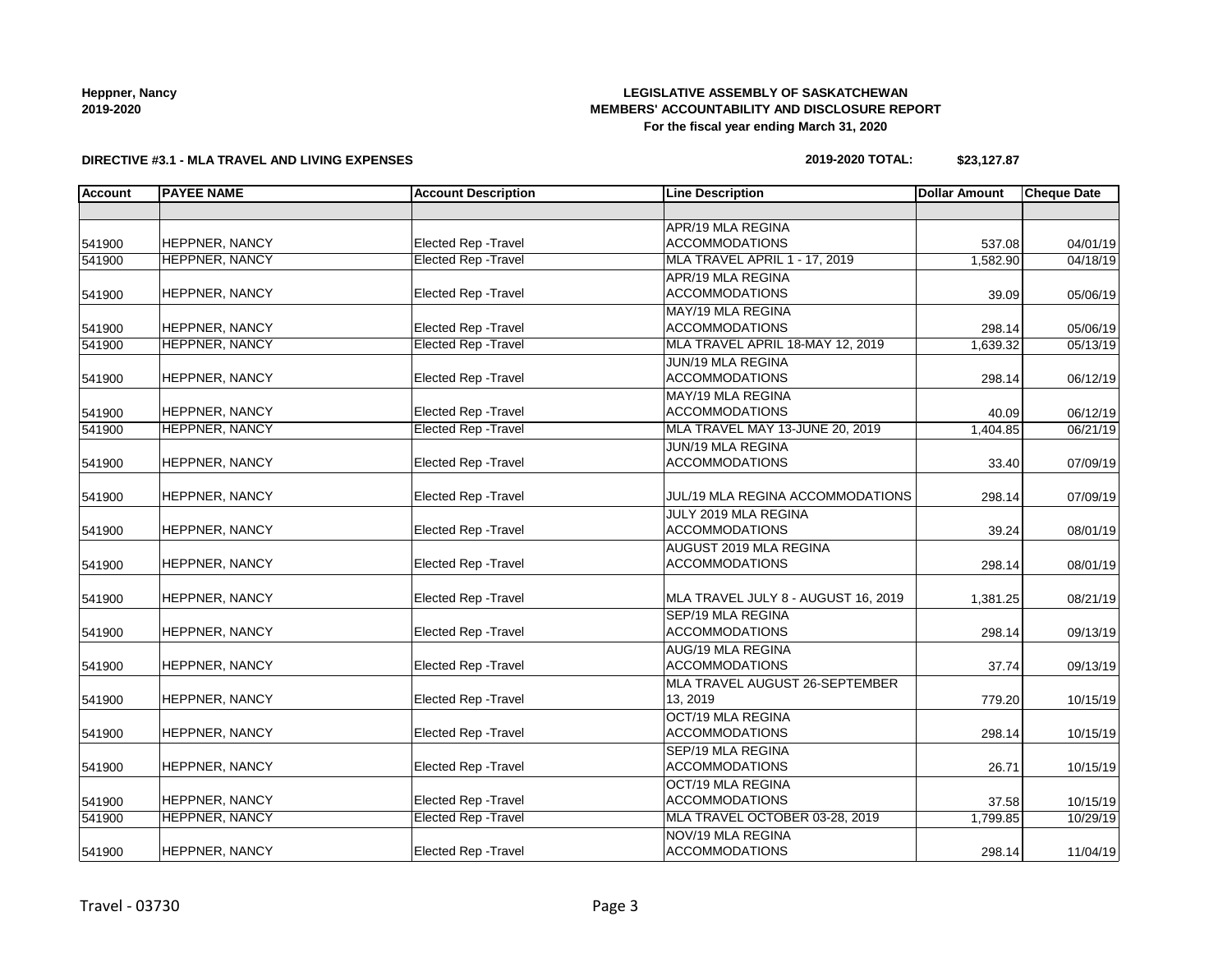| Account | <b>PAYEE NAME</b>     | <b>Account Description</b>  | <b>Line Description</b>                     | <b>Dollar Amount</b> | <b>Cheque Date</b> |
|---------|-----------------------|-----------------------------|---------------------------------------------|----------------------|--------------------|
| 541900  | <b>HEPPNER, NANCY</b> | Elected Rep - Travel        | MLA TRAVEL OCT 29-NOV 15 2019               | 1,652.40             | 11/18/19           |
|         |                       |                             | NOV/19 MLA REGINA                           |                      |                    |
| 541900  | <b>HEPPNER, NANCY</b> | Elected Rep - Travel        | <b>ACCOMMODATIONS</b>                       | 37.07                | 12/03/19           |
|         |                       |                             | MLA TRAVEL NOVEMBER 17-DECEMBER             |                      |                    |
| 541900  | <b>HEPPNER, NANCY</b> | Elected Rep - Travel        | 02, 2019                                    | 1,868.75             | 12/03/19           |
|         |                       |                             | DEC/19 MLA REGINA                           |                      |                    |
| 541900  | <b>HEPPNER, NANCY</b> | Elected Rep - Travel        | <b>ACCOMMODATIONS</b>                       | 1,883.54             | 01/06/20           |
| 541900  | <b>HEPPNER, NANCY</b> | Elected Rep - Travel        | <b>JAN/20 MLA REGINA ACCOMMODATIONS</b>     | 298.14               | 01/06/20           |
|         |                       |                             | DEC/19 MLA REGINA                           |                      |                    |
| 541900  | <b>HEPPNER, NANCY</b> | Elected Rep - Travel        | <b>ACCOMMODATIONS</b>                       | 298.14               | 01/06/20           |
| 541900  | <b>HEPPNER, NANCY</b> | <b>Elected Rep - Travel</b> | MLA TRAVEL DECEMBER 03-10, 2019             | 748.95               | 01/06/20           |
|         |                       |                             | FEB 2020 MLA REGINA                         |                      |                    |
| 541900  | <b>HEPPNER, NANCY</b> | Elected Rep - Travel        | <b>ACCOMMODATION</b>                        | 298.14               | 02/11/20           |
| 541900  | <b>HEPPNER, NANCY</b> | Elected Rep - Travel        | MLA TRAVEL JAN 5-FEB 5, 2020                | 1,518.00             | 02/11/20           |
|         |                       |                             | JAN 2020 MLA REGINA                         |                      |                    |
| 541900  | <b>HEPPNER, NANCY</b> | Elected Rep - Travel        | <b>ACCOMMODATIONS</b>                       | 34.63                | 02/11/20           |
| 541900  | <b>HEPPNER, NANCY</b> | Elected Rep - Travel        | MLA TRAVEL FEB 21-MAR 9, 2020               | 1.619.05             | 03/11/20           |
|         |                       |                             | MLA REGINA ACCOMMODATION FEB                |                      |                    |
| 541900  | <b>HEPPNER, NANCY</b> | Elected Rep - Travel        | 2020                                        | 33.70                | 03/11/20           |
|         |                       |                             | MAR 2020 MLA REGINA                         |                      |                    |
| 541900  | <b>HEPPNER, NANCY</b> | Elected Rep - Travel        | <b>ACCOMMODATION</b>                        | 298.14               | 03/11/20           |
| 541900  | <b>HEPPNER, NANCY</b> | Elected Rep - Travel        | MLA TRAVEL MAR 10-31, 2020                  | 1,042.45             | 03/31/20           |
| 541900  | <b>HEPPNER, NANCY</b> | Elected Rep - Travel        | MAR 2020 MLA REGINA<br><b>ACCOMMODATION</b> | 31.49                | 03/31/20           |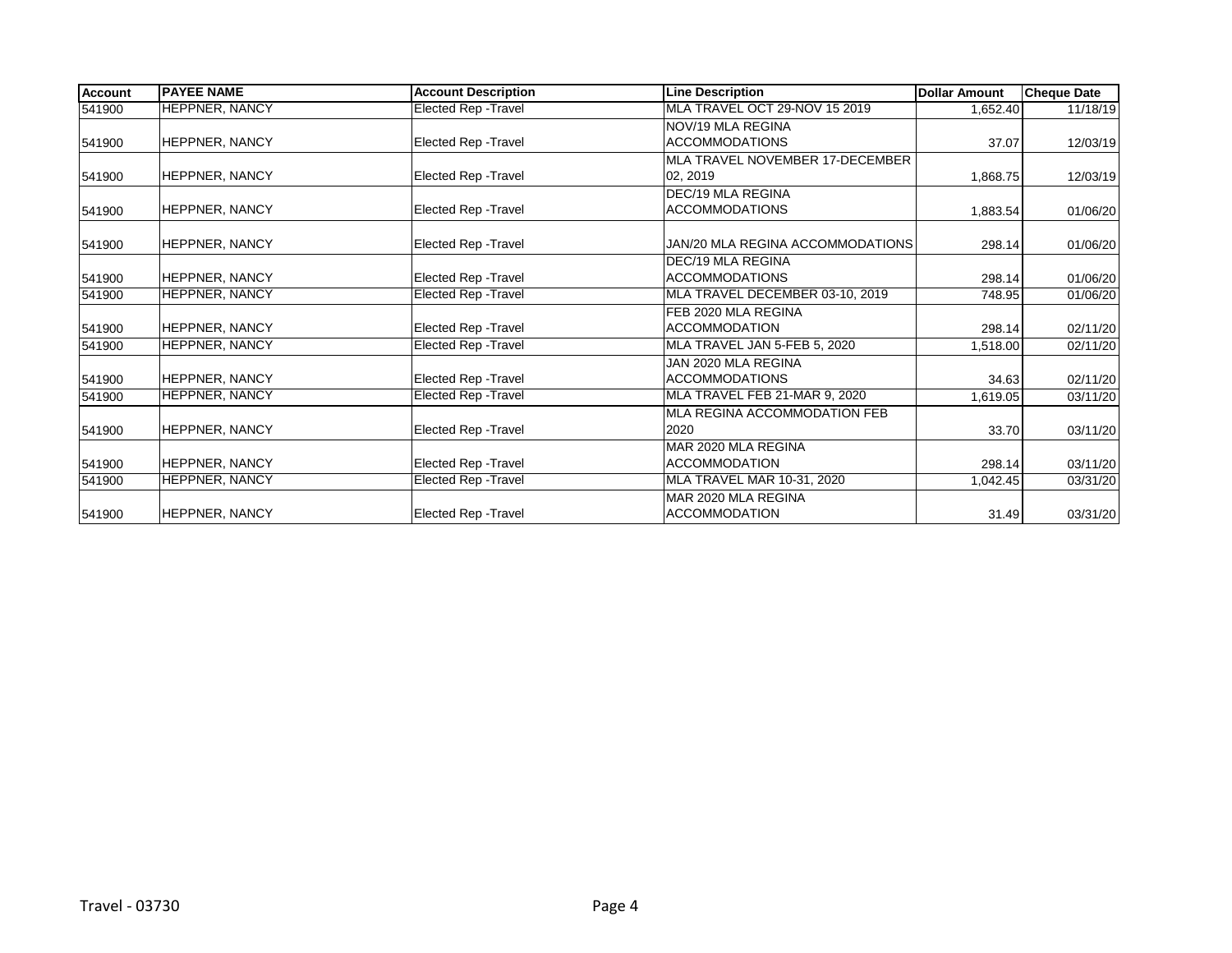## **LEGISLATIVE ASSEMBLY OF SASKATCHEWAN MEMBERS' ACCOUNTABILITY AND DISCLOSURE REPORT For the fiscal year ending March 31, 2020**

# **DIRECTIVE #4.1 - CONSTITUENCY SERVICE EXPENSES**

#### **2019-2020 TOTAL: \$34,090.32**

| <b>Account</b> | <b>PAYEE NAME</b>                                          | <b>Account Description</b>                                               | <b>Line Description</b>         | <b>Dollar Amount</b> | <b>Cheque Date</b> |
|----------------|------------------------------------------------------------|--------------------------------------------------------------------------|---------------------------------|----------------------|--------------------|
|                |                                                            |                                                                          |                                 |                      |                    |
| 522000         | FORTRESS PROPERTIES INC.                                   | Rent of Ground, Buildings and Other Space                                | APRIL 2019 MLA OFFICE RENT      | 1,105.36             | 04/01/19           |
| 522000         | FORTRESS PROPERTIES INC.                                   | Rent of Ground, Buildings and Other Space   MAY 2019 MLA OFFICE RENT     |                                 | 1,105.36             | 04/12/19           |
| 522000         | FORTRESS PROPERTIES INC.                                   | Rent of Ground, Buildings and Other Space                                | JUNE 2019 MLA OFFICE RENT       | 1,105.36             | 05/15/19           |
| 522000         | FORTRESS PROPERTIES INC.                                   | Rent of Ground, Buildings and Other Space                                | JULY 2019 MLA OFFICE RENT       | 1,105.36             | 06/12/19           |
| 522000         | FORTRESS PROPERTIES INC.                                   | Rent of Ground, Buildings and Other Space   AUGUST 2019 MLA OFFICE RENT  |                                 | 1,105.36             | 07/18/19           |
| 522000         | FORTRESS PROPERTIES INC.                                   | Rent of Ground, Buildings and Other Space SEPTEMBER 2019 MLA OFFICE RENT |                                 | 1,105.36             | 08/02/19           |
| 522000         | FORTRESS PROPERTIES INC.                                   | Rent of Ground, Buildings and Other Space                                | OCTOBER 2019 MLA OFFICE RENT    | 1,105.36             | 09/24/19           |
| 522000         | FORTRESS PROPERTIES INC.                                   | Rent of Ground, Buildings and Other Space                                | NOVEMBER 2019 MLA OFFICE RENT   | 1,105.36             | 10/09/19           |
| 522000         | FORTRESS PROPERTIES INC.                                   | Rent of Ground, Buildings and Other Space                                | DECEMBER 2019 MLA OFFICE RENT   | 1,105.36             | 11/01/19           |
| 522000         | FORTRESS PROPERTIES INC.                                   | Rent of Ground, Buildings and Other Space                                | JANUARY 2020 MLA OFFICE RENT    | 1,105.36             | 12/03/19           |
| 522000         | FORTRESS PROPERTIES INC.                                   | Rent of Ground, Buildings and Other Space                                | <b>FEB 2020 MLA OFFICE RENT</b> | 1,105.36             | 01/17/20           |
| 522000         | FORTRESS PROPERTIES INC.                                   | Rent of Ground, Buildings and Other Space   MARCH 2020 MLA OFFICE RENT   |                                 | 1,105.36             | 02/07/20           |
| 522200         | MINISTER OF FINANCE-MINISTRY OF<br><b>CENTRAL SERVICES</b> | Rent of Photocopiers                                                     | PHOTOCOPIER SERVICE FEES 19/20  | 100.00               | 01/01/20           |
| 522200         | TOSHIBA OF CANADA LTD.                                     | <b>Rent of Photocopiers</b>                                              | <b>COPIER CHARGES</b>           | 63.10                | 05/01/19           |
| 522200         | <b>TOSHIBA OF CANADA LTD.</b>                              | Rent of Photocopiers                                                     | <b>COPIER CHARGES</b>           | 60.35                | 05/08/19           |
| 522200         | TOSHIBA OF CANADA LTD.                                     | Rent of Photocopiers                                                     | <b>COPIER CHARGES</b>           | 57.48                | 07/01/19           |
| 522200         | TOSHIBA OF CANADA LTD.                                     | Rent of Photocopiers                                                     | COPIER SERVICE CHARGE           | 15.07                | 07/09/19           |
| 522200         | TOSHIBA TEC CANADA BUSINESS<br><b>SOLUTIONS INC</b>        | <b>Rent of Photocopiers</b>                                              | <b>COPIER CHARGES</b>           | 46.11                | 08/01/19           |
| 522200         | TOSHIBA TEC CANADA BUSINESS<br>SOLUTIONS INC               | Rent of Photocopiers                                                     | <b>COPIER CHARGES</b>           | 14.00                | 08/01/19           |
| 522200         | TOSHIBA TEC CANADA BUSINESS<br>SOLUTIONS INC               | <b>Rent of Photocopiers</b>                                              | <b>COPIER CHARGES</b>           | 46.11                | 08/01/19           |
| 522200         | TOSHIBA TEC CANADA BUSINESS<br>SOLUTIONS INC               | <b>Rent of Photocopiers</b>                                              | <b>COPIER CHARGES</b>           | 92.54                | 09/01/19           |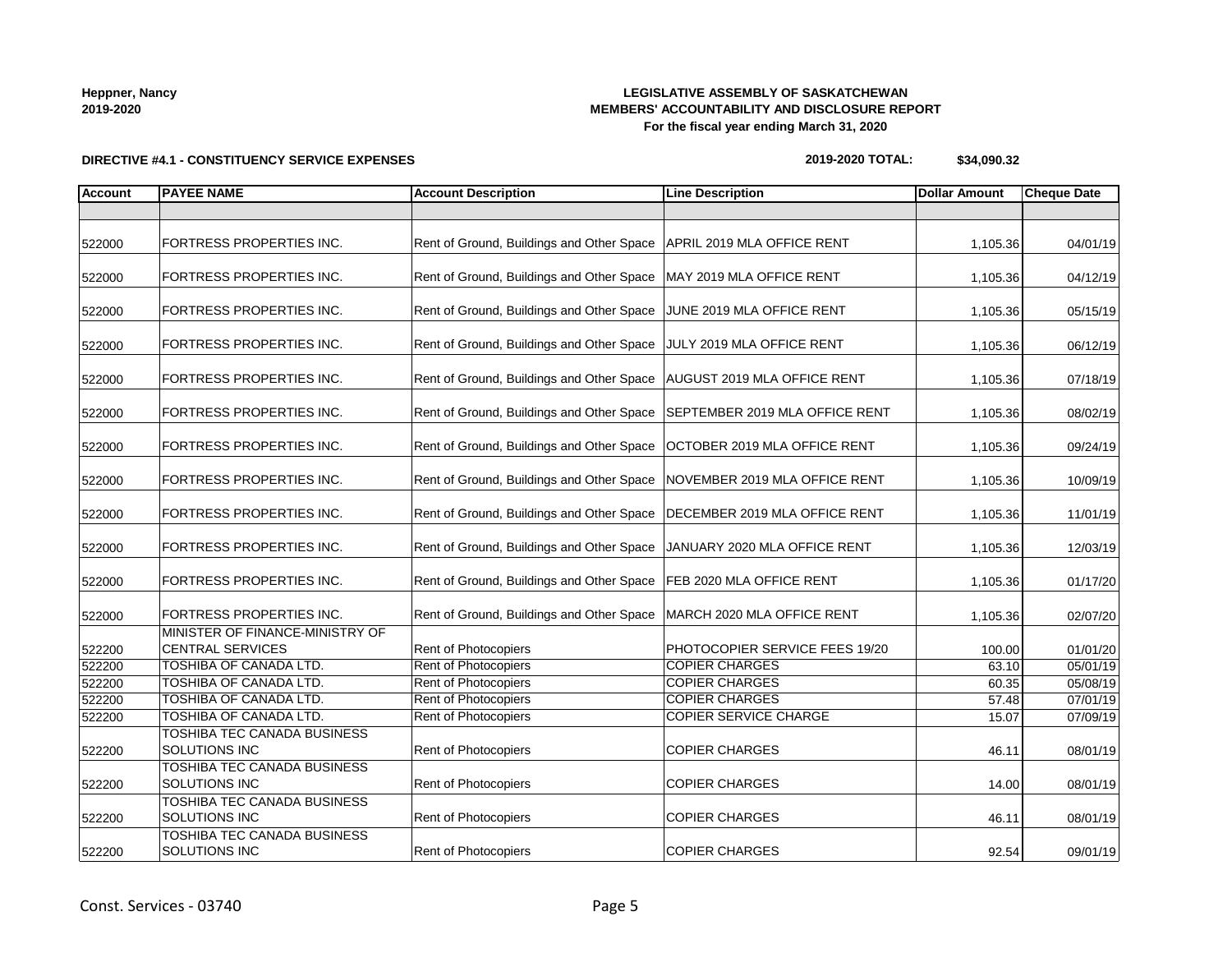| <b>Account</b> | <b>PAYEE NAME</b>                  | <b>Account Description</b>           | <b>Line Description</b>         | <b>Dollar Amount</b> | <b>Cheque Date</b> |
|----------------|------------------------------------|--------------------------------------|---------------------------------|----------------------|--------------------|
|                | <b>TOSHIBA TEC CANADA BUSINESS</b> |                                      |                                 |                      |                    |
| 522200         | <b>SOLUTIONS INC</b>               | Rent of Photocopiers                 | <b>COPIER CHARGES</b>           | 51.48                | 10/01/19           |
|                | <b>TOSHIBA TEC CANADA BUSINESS</b> |                                      |                                 |                      |                    |
| 522200         | <b>SOLUTIONS INC</b>               | Rent of Photocopiers                 | <b>COPIER CHARGES</b>           | 52.63                | 11/01/19           |
|                | TOSHIBA TEC CANADA BUSINESS        |                                      |                                 |                      |                    |
| 522200         | SOLUTIONS INC                      | <b>Rent of Photocopiers</b>          | <b>COPIER CHARGES</b>           | 73.90                | 12/01/19           |
|                | TOSHIBA TEC CANADA BUSINESS        |                                      |                                 |                      |                    |
| 522200         | <b>SOLUTIONS INC</b>               | <b>Rent of Photocopiers</b>          | <b>COPIER CHARGES</b>           | 46.11                | 01/01/20           |
|                | TOSHIBA TEC CANADA BUSINESS        |                                      |                                 |                      |                    |
| 522200         | SOLUTIONS INC                      | <b>Rent of Photocopiers</b>          | <b>COPIER CHARGES</b>           | 63.08                | 02/01/20           |
|                | <b>TOSHIBA TEC CANADA BUSINESS</b> |                                      |                                 |                      |                    |
| 522200         | <b>SOLUTIONS INC</b>               | <b>Rent of Photocopiers</b>          | <b>COPIER CHARGES</b>           | 50.32                | 03/01/20           |
| 522700         | SASKENERGY INCORPORATED            | Utilities - Electricity and Nat Gas  | 56268871888 APRIL 10, 2019      | 68.32                | 05/01/19           |
| 522700         | SASKENERGY INCORPORATED            | Utilities - Electricity and Nat Gas  | 56268871888 MAY 10, 2019        | 57.24                | 05/10/19           |
| 522700         | SASKENERGY INCORPORATED            | Utilities - Electricity and Nat Gas  | 56268871888 JUNE 12, 2019       | 42.92                | 07/01/19           |
| 522700         | SASKENERGY INCORPORATED            | Utilities - Electricity and Nat Gas  | 56268871888 JULY 11, 2019       | 41.29                | 07/11/19           |
| 522700         | SASKENERGY INCORPORATED            | Utilities - Electricity and Nat Gas  | 56268871888 AUGUST 13, 2019     | 41.05                | 08/13/19           |
| 522700         | <b>SASKENERGY INCORPORATED</b>     | Utilities - Electricity and Nat Gas  | 56268871888 SEPTEMBER 12, 2019  | 40.43                | 10/01/19           |
| 522700         | SASKENERGY INCORPORATED            | Utilities - Electricity and Nat Gas  | 56268871888 OCTOBER 10, 2019    | 46.84                | 11/01/19           |
| 522700         | SASKENERGY INCORPORATED            | Utilities - Electricity and Nat Gas  | 56268871888 NOVEMBER 13, 2019   | 69.38                | 11/13/19           |
| 522700         | SASKENERGY INCORPORATED            | Utilities - Electricity and Nat Gas  | 56268871888 DEC 11, 2019        | 75.30                | 01/01/20           |
| 522700         | SASKENERGY INCORPORATED            | Utilities - Electricity and Nat Gas  | 56268871888 JAN 13, 2020        | 91.77                | 01/13/20           |
| 522700         | SASKENERGY INCORPORATED            | Utilities - Electricity and Nat Gas  | 56268871888 FEB 11, 2020        | 90.26                | 02/11/20           |
| 522700         | SASKENERGY INCORPORATED            | Utilities - Electricity and Nat Gas  | 56268871888 MAR 11, 2020        | 82.79                | 03/11/20           |
| 522700         | SASKPOWER CORPORATION              | Utilities - Electricity and Nat Gas  | 510002832754 APRIL 10, 2019     | 67.45                | 05/01/19           |
| 522700         | SASKPOWER CORPORATION              | Utilities - Electricity and Nat Gas  | 510002832754 MAY 10, 2019       | 67.89                | 05/10/19           |
| 522700         | SASKPOWER CORPORATION              | Utilities - Electricity and Nat Gas  | 510002832754 JUNE 12, 2019      | 53.88                | 07/01/19           |
| 522700         | SASKPOWER CORPORATION              | Utilities - Electricity and Nat Gas  | 510002832754 JULY 11, 2019      | 67.22                | 07/11/19           |
| 522700         | <b>SASKPOWER CORPORATION</b>       | Utilities - Electricity and Nat Gas  | 510002832754 AUGUST 13, 2019    | 64.78                | 08/13/19           |
| 522700         | SASKPOWER CORPORATION              | Utilities - Electricity and Nat Gas  | 510002832754 SEPTEMBER 12, 2019 | 56.81                | 10/01/19           |
| 522700         | SASKPOWER CORPORATION              | Utilities - Electricity and Nat Gas  | 510002832754 OCTOBER 10, 2019   | 69.53                | 11/01/19           |
| 522700         | SASKPOWER CORPORATION              | Utilities - Electricity and Nat Gas  | 510002832754 NOVEMBER 13, 2019  | 75.68                | 11/13/19           |
| 522700         | SASKPOWER CORPORATION              | Utilities - Electricity and Nat Gas  | 510002832754 JAN 13, 2020       | 90.17                | 01/13/20           |
| 522700         | SASKPOWER CORPORATION              | Utilities - Electricity and Nat Gas  | 510002832754 DEC 11, 2019       | 52.91                | 01/17/20           |
| 522700         | SASKPOWER CORPORATION              | Utilities - Electricity and Nat Gas  | 510002832754 FEB 11, 2020       | 80.71                | 02/11/20           |
| 522700         | SASKPOWER CORPORATION              | Utilities - Electricity and Nat Gas  | 510002832754 MAR 11, 2020       | 57.18                | 03/11/20           |
| 525000         | <b>CANADA POST CORPORATION</b>     | Postal, Courier, Freight and Related | <b>POSTAGE</b>                  | 1,577.16             | 09/01/19           |
| 525000         | SASKATCHEWAN PARTY CAUCUS          | Postal, Courier, Freight and Related | <b>POSTAGE</b>                  | 41.85                | 09/01/19           |
| 529200         | FRIESEN, WHITNEY D.                | <b>Professional Development</b>      | <b>TUITION</b>                  | 350.00               | 09/05/19           |
| 530300         | MARU GROUP CANADA INC.             | Primary Research/Focus group         | Ad Hoc Research                 | 632.98               | 05/01/19           |
| 530300         | MARU GROUP CANADA INC.             | Primary Research/Focus group         | Ad Hoc Research                 | 632.98               | 08/01/19           |
| 530300         | MARU GROUP CANADA INC.             | Primary Research/Focus group         | AD HOC RESEARCH                 | 661.11               | 11/01/19           |
| 530300         | MARU GROUP CANADA INC.             | Primary Research/Focus group         | Ad Hoc Research                 | 661.11               | 03/01/20           |
| 530500         | A GUIDE TO WARMAN                  | <b>Media Placement</b>               | <b>ADVERTISING</b>              | 425.00               | 01/16/20           |
| 530500         | <b>JENSON PUBLISHING</b>           | Media Placement                      | <b>ADVERTISING</b>              | 38.00                | 04/04/19           |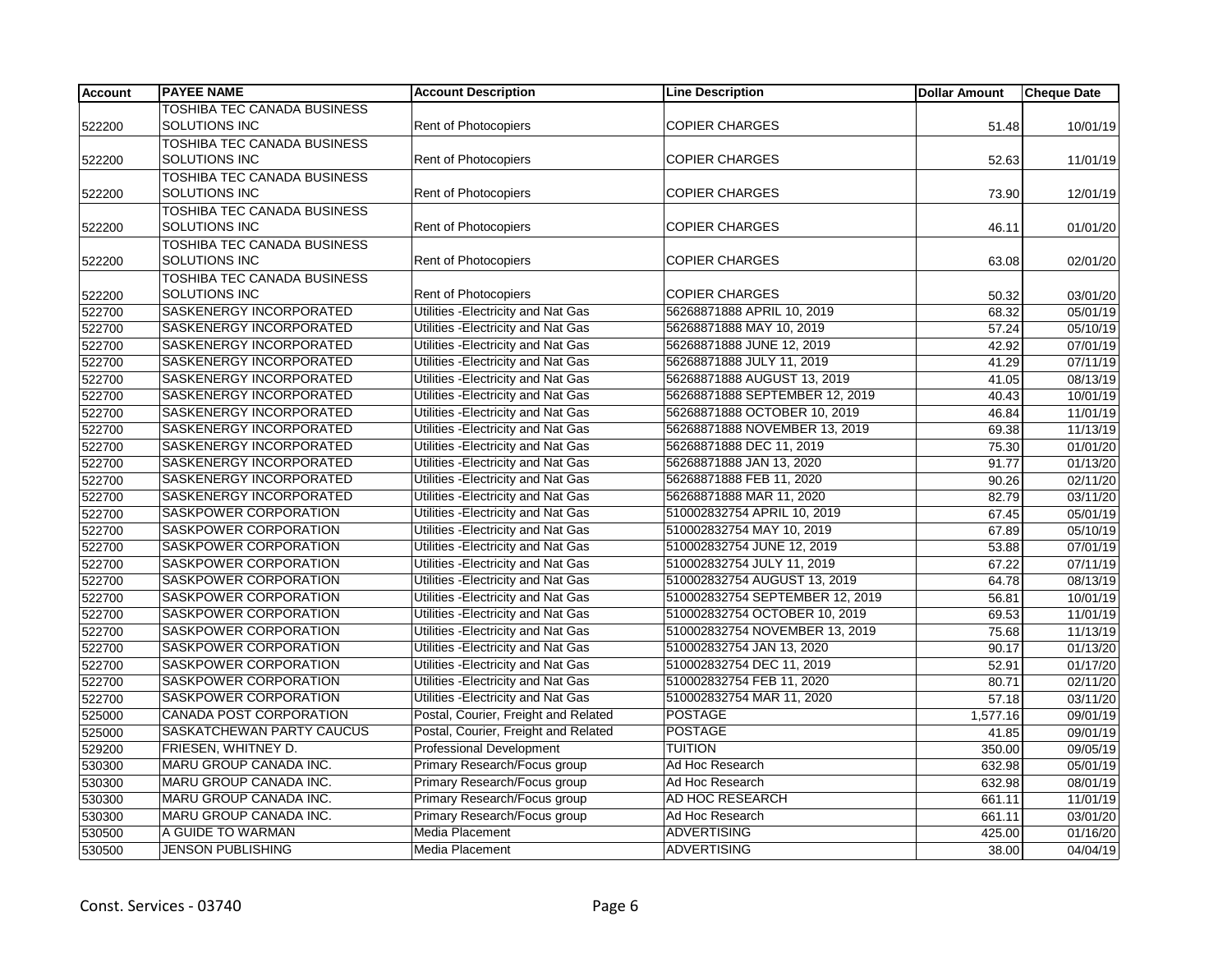| <b>Account</b> | <b>PAYEE NAME</b>        | <b>Account Description</b> | <b>Line Description</b> | <b>Dollar Amount</b> | <b>Cheque Date</b>    |
|----------------|--------------------------|----------------------------|-------------------------|----------------------|-----------------------|
| 530500         | <b>JENSON PUBLISHING</b> | Media Placement            | <b>ADVERTISING</b>      | 80.00                | 04/04/19              |
| 530500         | <b>JENSON PUBLISHING</b> | Media Placement            | <b>ADVERTISING</b>      | 38.00                | 04/11/19              |
| 530500         | <b>JENSON PUBLISHING</b> | <b>Media Placement</b>     | <b>ADVERTISING</b>      | 80.00                | 04/11/19              |
| 530500         | <b>JENSON PUBLISHING</b> | Media Placement            | <b>ADVERTISING</b>      | 80.00                | 05/01/19              |
| 530500         | <b>JENSON PUBLISHING</b> | Media Placement            | <b>ADVERTISING</b>      | 38.00                | 05/01/19              |
| 530500         | <b>JENSON PUBLISHING</b> | Media Placement            | <b>ADVERTISING</b>      | 38.00                | 05/01/19              |
| 530500         | JENSON PUBLISHING        | Media Placement            | <b>ADVERTISING</b>      | 80.00                | 05/01/19              |
| 530500         | <b>JENSON PUBLISHING</b> | Media Placement            | <b>ADVERTISING</b>      | 80.00                | 05/02/19              |
| 530500         | <b>JENSON PUBLISHING</b> | Media Placement            | <b>ADVERTISING</b>      | 38.00                | 05/02/19              |
| 530500         | <b>JENSON PUBLISHING</b> | Media Placement            | <b>ADVERTISING</b>      | 80.00                | 05/09/19              |
| 530500         | <b>JENSON PUBLISHING</b> | Media Placement            | <b>ADVERTISING</b>      | 38.00                | 05/09/19              |
| 530500         | JENSON PUBLISHING        | Media Placement            | <b>ADVERTISING</b>      | 80.00                | 05/16/19              |
| 530500         | JENSON PUBLISHING        | Media Placement            | <b>ADVERTISING</b>      | 38.00                | 05/16/19              |
| 530500         | <b>JENSON PUBLISHING</b> | Media Placement            | <b>ADVERTISING</b>      | 80.00                | 05/23/19              |
| 530500         | <b>JENSON PUBLISHING</b> | Media Placement            | <b>ADVERTISING</b>      | 38.00                | 05/23/19              |
| 530500         | <b>JENSON PUBLISHING</b> | Media Placement            | <b>ADVERTISING</b>      | 38.00                | 06/01/19              |
| 530500         | <b>JENSON PUBLISHING</b> | Media Placement            | <b>ADVERTISING</b>      | 38.00                | 06/06/19              |
| 530500         | JENSON PUBLISHING        | Media Placement            | <b>ADVERTISING</b>      | 80.00                | 06/06/19              |
| 530500         | <b>JENSON PUBLISHING</b> | Media Placement            | <b>ADVERTISING</b>      | 80.00                | 06/13/19              |
| 530500         | <b>JENSON PUBLISHING</b> | Media Placement            | <b>ADVERTISING</b>      | 38.00                | 06/13/19              |
| 530500         | <b>JENSON PUBLISHING</b> | Media Placement            | <b>ADVERTISING</b>      | 38.00                | 07/01/19              |
| 530500         | <b>JENSON PUBLISHING</b> | Media Placement            | <b>ADVERTISING</b>      | 50.00                | 07/01/19              |
| 530500         | JENSON PUBLISHING        | Media Placement            | <b>ADVERTISING</b>      | 50.00                | 07/01/19              |
| 530500         | JENSON PUBLISHING        | Media Placement            | <b>ADVERTISING</b>      | 50.00                | $\overline{07/0}1/19$ |
| 530500         | <b>JENSON PUBLISHING</b> | Media Placement            | <b>ADVERTISING</b>      | 38.00                | 07/01/19              |
| 530500         | <b>JENSON PUBLISHING</b> | Media Placement            | <b>ADVERTISING</b>      | 80.00                | 07/01/19              |
| 530500         | <b>JENSON PUBLISHING</b> | Media Placement            | <b>ADVERTISING</b>      | 80.00                | 07/04/19              |
| 530500         | JENSON PUBLISHING        | Media Placement            | <b>ADVERTISING</b>      | 38.00                | 07/04/19              |
| 530500         | JENSON PUBLISHING        | Media Placement            | <b>ADVERTISING</b>      | 38.00                | 07/11/19              |
| 530500         | <b>JENSON PUBLISHING</b> | Media Placement            | <b>ADVERTISING</b>      | 80.00                | 07/17/19              |
| 530500         | JENSON PUBLISHING        | Media Placement            | <b>ADVERTISING</b>      | 38.00                | 07/18/19              |
| 530500         | JENSON PUBLISHING        | Media Placement            | <b>ADVERTISING</b>      | 80.00                | $\overline{07/18/19}$ |
| 530500         | JENSON PUBLISHING        | Media Placement            | <b>ADVERTISING</b>      | 80.00                | 08/08/19              |
| 530500         | <b>JENSON PUBLISHING</b> | Media Placement            | <b>ADVERTISING</b>      | 38.00                | 08/08/19              |
| 530500         | JENSON PUBLISHING        | Media Placement            | <b>ADVERTISING</b>      | 80.00                | 08/15/19              |
| 530500         | <b>JENSON PUBLISHING</b> | Media Placement            | <b>ADVERTISING</b>      | 38.00                | 08/15/19              |
| 530500         | <b>JENSON PUBLISHING</b> | Media Placement            | <b>ADVERTISING</b>      | 38.00                | 09/01/19              |
| 530500         | <b>JENSON PUBLISHING</b> | Media Placement            | <b>ADVERTISING</b>      | 80.00                | 09/01/19              |
| 530500         | JENSON PUBLISHING        | Media Placement            | <b>ADVERTISING</b>      | 38.00                | 09/01/19              |
| 530500         | <b>JENSON PUBLISHING</b> | Media Placement            | <b>ADVERTISING</b>      | 38.00                | 09/05/19              |
| 530500         | <b>JENSON PUBLISHING</b> | Media Placement            | <b>ADVERTISING</b>      | 80.00                | 10/01/19              |
| 530500         | <b>JENSON PUBLISHING</b> | Media Placement            | <b>ADVERTISING</b>      | 38.00                | 10/01/19              |
| 530500         | JENSON PUBLISHING        | Media Placement            | <b>ADVERTISING</b>      | 38.00                | 10/01/19              |
| 530500         | <b>JENSON PUBLISHING</b> | Media Placement            | <b>ADVERTISING</b>      | 38.00                | 10/01/19              |
| 530500         | <b>JENSON PUBLISHING</b> | Media Placement            | <b>ADVERTISING</b>      | 80.00                | 10/01/19              |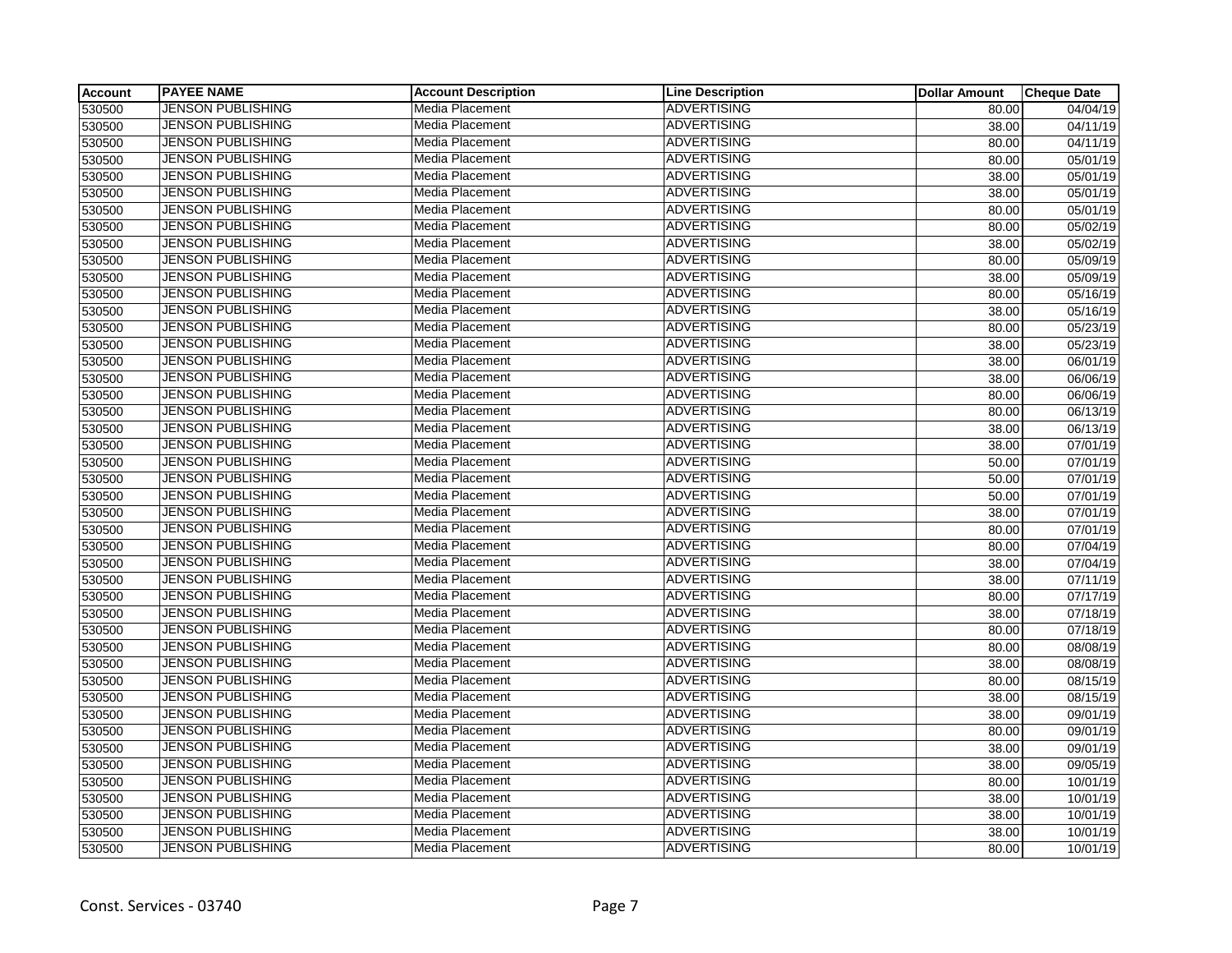| <b>Account</b> | <b>PAYEE NAME</b>        | <b>Account Description</b> | <b>Line Description</b> | <b>Dollar Amount</b> | <b>Cheque Date</b>    |
|----------------|--------------------------|----------------------------|-------------------------|----------------------|-----------------------|
| 530500         | <b>JENSON PUBLISHING</b> | <b>Media Placement</b>     | <b>ADVERTISING</b>      | 38.00                | 10/03/19              |
| 530500         | <b>JENSON PUBLISHING</b> | <b>Media Placement</b>     | <b>ADVERTISING</b>      | 38.00                | 10/10/19              |
| 530500         | <b>JENSON PUBLISHING</b> | <b>Media Placement</b>     | <b>ADVERTISING</b>      | 80.00                | 10/10/19              |
| 530500         | <b>JENSON PUBLISHING</b> | Media Placement            | <b>ADVERTISING</b>      | 110.00               | 10/17/19              |
| 530500         | <b>JENSON PUBLISHING</b> | Media Placement            | <b>ADVERTISING</b>      | 38.00                | 10/17/19              |
| 530500         | <b>JENSON PUBLISHING</b> | <b>Media Placement</b>     | ADVERTISING             | 80.00                | 11/01/19              |
| 530500         | JENSON PUBLISHING        | <b>Media Placement</b>     | <b>ADVERTISING</b>      | 80.00                | 11/01/19              |
| 530500         | <b>JENSON PUBLISHING</b> | Media Placement            | <b>ADVERTISING</b>      | 38.00                | 11/01/19              |
| 530500         | <b>JENSON PUBLISHING</b> | Media Placement            | <b>ADVERTISING</b>      | 110.00               | 11/01/19              |
| 530500         | <b>JENSON PUBLISHING</b> | <b>Media Placement</b>     | <b>ADVERTISING</b>      | 38.00                | 11/01/19              |
| 530500         | <b>JENSON PUBLISHING</b> | Media Placement            | <b>ADVERTISING</b>      | 38.00                | 11/07/19              |
| 530500         | JENSON PUBLISHING        | Media Placement            | ADVERTISING             | 80.00                | 11/07/19              |
| 530500         | JENSON PUBLISHING        | <b>Media Placement</b>     | <b>ADVERTISING</b>      | 38.00                | 11/14/19              |
| 530500         | <b>JENSON PUBLISHING</b> | <b>Media Placement</b>     | <b>ADVERTISING</b>      | 80.00                | 11/14/19              |
| 530500         | <b>JENSON PUBLISHING</b> | Media Placement            | <b>ADVERTISING</b>      | 160.80               | 11/21/19              |
| 530500         | <b>JENSON PUBLISHING</b> | Media Placement            | <b>ADVERTISING</b>      | 38.00                | 11/21/19              |
| 530500         | <b>JENSON PUBLISHING</b> | Media Placement            | <b>ADVERTISING</b>      | 38.00                | 12/01/19              |
| 530500         | <b>JENSON PUBLISHING</b> | <b>Media Placement</b>     | <b>ADVERTISING</b>      | 80.00                | 12/01/19              |
| 530500         | <b>JENSON PUBLISHING</b> | <b>Media Placement</b>     | <b>ADVERTISING</b>      | 80.00                | 12/05/19              |
| 530500         | <b>JENSON PUBLISHING</b> | Media Placement            | <b>ADVERTISING</b>      | 38.00                | 12/05/19              |
| 530500         | <b>JENSON PUBLISHING</b> | Media Placement            | <b>ADVERTISING</b>      | 38.00                | 01/01/20              |
| 530500         | <b>JENSON PUBLISHING</b> | Media Placement            | ADVERTISING             | 134.10               | 01/01/20              |
| 530500         | JENSON PUBLISHING        | Media Placement            | <b>ADVERTISING</b>      | 38.00                | 01/01/20              |
| 530500         | JENSON PUBLISHING        | Media Placement            | <b>ADVERTISING</b>      | 25.00                | 01/01/20              |
| 530500         | <b>JENSON PUBLISHING</b> | Media Placement            | <b>ADVERTISING</b>      | 80.00                | 01/09/20              |
| 530500         | <b>JENSON PUBLISHING</b> | <b>Media Placement</b>     | <b>ADVERTISING</b>      | 38.00                | 01/09/20              |
| 530500         | <b>JENSON PUBLISHING</b> | Media Placement            | <b>ADVERTISING</b>      | 38.00                | 01/16/20              |
| 530500         | JENSON PUBLISHING        | Media Placement            | ADVERTISING             | 80.00                | 01/20/20              |
| 530500         | JENSON PUBLISHING        | <b>Media Placement</b>     | <b>ADVERTISING</b>      | 38.00                | 01/23/20              |
| 530500         | <b>JENSON PUBLISHING</b> | Media Placement            | <b>ADVERTISING</b>      | 80.00                | $\overline{01/23/20}$ |
| 530500         | JENSON PUBLISHING        | Media Placement            | <b>ADVERTISING</b>      | 38.00                | 02/01/20              |
| 530500         | <b>JENSON PUBLISHING</b> | <b>Media Placement</b>     | <b>ADVERTISING</b>      | 80.00                | 02/01/20              |
| 530500         | JENSON PUBLISHING        | Media Placement            | <b>ADVERTISING</b>      | 38.00                | 02/06/20              |
| 530500         | <b>JENSON PUBLISHING</b> | Media Placement            | <b>ADVERTISING</b>      | 80.00                | 02/06/20              |
| 530500         | JENSON PUBLISHING        | <b>Media Placement</b>     | <b>ADVERTISING</b>      | 80.00                | 02/13/20              |
| 530500         | <b>JENSON PUBLISHING</b> | <b>Media Placement</b>     | <b>ADVERTISING</b>      | 38.00                | 02/13/20              |
| 530500         | <b>JENSON PUBLISHING</b> | Media Placement            | <b>ADVERTISING</b>      | 80.00                | 02/20/20              |
| 530500         | <b>JENSON PUBLISHING</b> | Media Placement            | <b>ADVERTISING</b>      | 38.00                | 02/20/20              |
| 530500         | JENSON PUBLISHING        | Media Placement            | <b>ADVERTISING</b>      | 90.00                | 03/01/20              |
| 530500         | <b>JENSON PUBLISHING</b> | <b>Media Placement</b>     | <b>ADVERTISING</b>      | 38.00                | 03/01/20              |
| 530500         | <b>JENSON PUBLISHING</b> | Media Placement            | <b>ADVERTISING</b>      | 38.00                | 03/03/20              |
| 530500         | <b>JENSON PUBLISHING</b> | Media Placement            | <b>ADVERTISING</b>      | 80.00                | 03/05/20              |
| 530500         | JENSON PUBLISHING        | <b>Media Placement</b>     | <b>ADVERTISING</b>      | 80.00                | 03/12/20              |
| 530500         | JENSON PUBLISHING        | Media Placement            | <b>ADVERTISING</b>      | 38.00                | 03/12/20              |
| 530500         | <b>JENSON PUBLISHING</b> | <b>Media Placement</b>     | <b>ADVERTISING</b>      | 100.00               | 03/19/20              |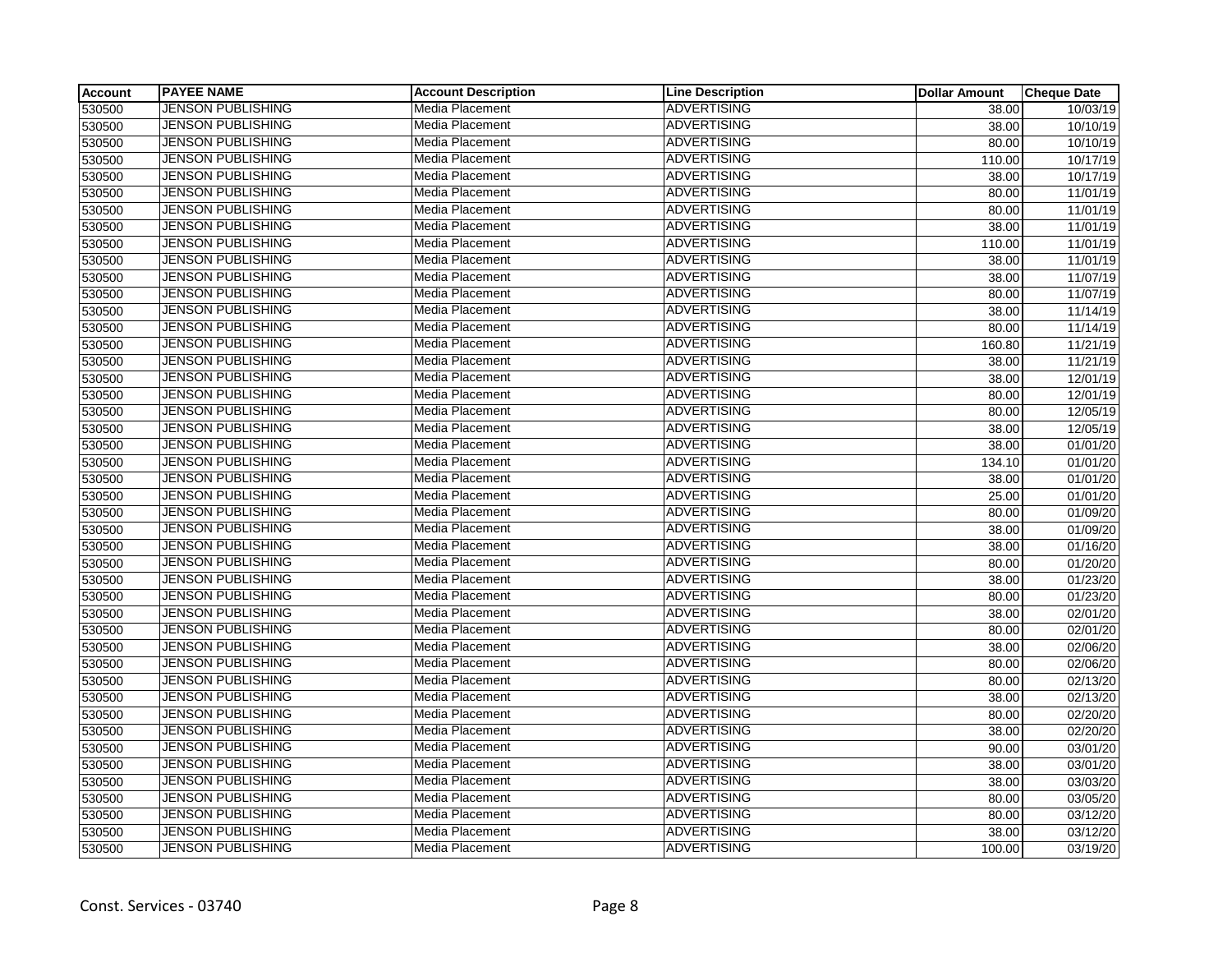| <b>Account</b> | <b>PAYEE NAME</b>             | <b>Account Description</b>  | <b>Line Description</b>             | <b>Dollar Amount</b> | <b>Cheque Date</b>    |
|----------------|-------------------------------|-----------------------------|-------------------------------------|----------------------|-----------------------|
| 530500         | <b>JENSON PUBLISHING</b>      | Media Placement             | <b>ADVERTISING</b>                  | 38.00                | 03/19/20              |
| 530500         | JENSON PUBLISHING             | Media Placement             | <b>ADVERTISING</b>                  | 38.00                | 03/26/20              |
| 530500         | <b>MARTENSVILLE MESSENGER</b> | Media Placement             | <b>ADVERTISING</b>                  | 87.00                | 07/01/19              |
| 530500         | <b>MARTENSVILLE MESSENGER</b> | Media Placement             | <b>ADVERTISING</b>                  | 1,406.00             | 07/03/19              |
| 530500         | <b>MARTENSVILLE MESSENGER</b> | Media Placement             | <b>ADVERTISING</b>                  | 185.00               | 07/10/19              |
| 530500         | <b>MARTENSVILLE MESSENGER</b> | Media Placement             | <b>ADVERTISING</b>                  | 164.00               | 08/01/19              |
| 530500         | <b>MARTENSVILLE MESSENGER</b> | Media Placement             | <b>ADVERTISING</b>                  | 87.00                | 09/05/19              |
| 530500         | <b>MARTENSVILLE MESSENGER</b> | Media Placement             | <b>ADVERTISING</b>                  | 164.00               | 12/01/19              |
| 530500         | <b>MARTENSVILLE MESSENGER</b> | Media Placement             | <b>ADVERTISING</b>                  | 77.00                | 01/01/20              |
| 530500         | <b>MARTENSVILLE MESSENGER</b> | Media Placement             | <b>ADVERTISING</b>                  | 305.00               | 03/01/20              |
| 530500         | <b>MARTENSVILLE MESSENGER</b> | Media Placement             | <b>ADVERTISING</b>                  | 164.00               | $\overline{03}/16/20$ |
| 530800         | JENSON PUBLISHING             | <b>Publications</b>         | <b>NEWSLETTERS</b>                  | 3,318.38             | 07/01/19              |
| 530900         | <b>CORPORATE EXPRESS</b>      | <b>Promotional Items</b>    | PROVINCIAL FLAGS/PINS               | 862.58               | 11/14/19              |
| 542000         | FRIESEN, WHITNEY D.           | Travel                      | CA TRAVEL JUNE 20-JULY 09, 2019     | 27.08                | 07/17/19              |
| 542000         | FRIESEN, WHITNEY D.           | Travel                      | CA TRAVEL FEB 26, 2020              | 13.66                | 03/01/20              |
| 550100         | <b>JENSON PUBLISHING</b>      | <b>Printed Forms</b>        | LETTERHEAD                          | 230.55               | 07/01/19              |
| 555000         | FRIESEN, WHITNEY D.           | Other Material and Supplies | <b>OFFICE SUPPLIES</b>              | 6.09                 | 05/01/19              |
| 555000         | FRIESEN, WHITNEY D.           | Other Material and Supplies | <b>OFFICE SUPPLIES</b>              | 10.84                | 07/17/19              |
| 555000         | FRIESEN, WHITNEY D.           | Other Material and Supplies | SOFTWARE/OFFICE SUPPLIES            | 14.42                | 03/06/20              |
| 555000         | <b>JENSON PUBLISHING</b>      | Other Material and Supplies | <b>OFFICE SUPPLIES</b>              | 16.85                | 11/19/19              |
| 564300         | FRIESEN, WHITNEY D.           | Computer Hardware - Exp.    | <b>COMPUTER MONITOR</b>             | 216.14               | 05/15/19              |
| 564300         | HEPPNER, NANCY                | Computer Hardware - Exp.    | <b>REIMB: SAMSUNG GALAXY TABLET</b> | 387.12               | 08/14/19              |
| 564600         | FRIESEN, WHITNEY D.           | Computer Software - Exp     | SOFTWARE/OFFICE SUPPLIES            | 213.12               | 03/06/20              |